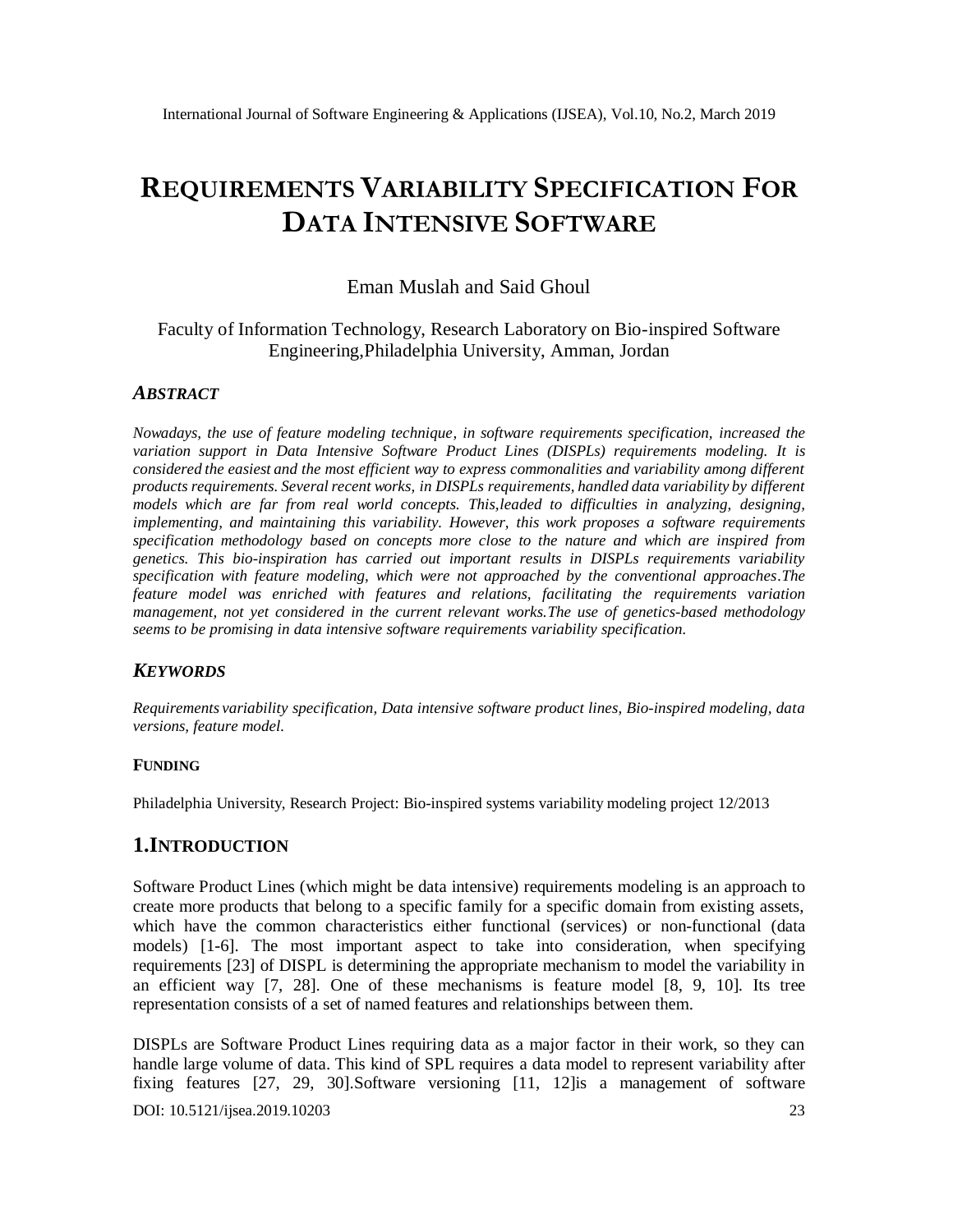modifications in a way that keeps general commonalities (functions) of software, satisfying new enhancements based on desired requirements, and facilitating the traceability process among different configurations of same software. Data versions [13, 14, 15, 16] are one of the data characteristics, which means from time to time, the need for a data change to cover new requirements.

A bio-inspired approach [17, 18]is a combination between the biological and the artificial life, in a way to enhance the artificial life through inspired from biological life characteristics. Because they success in solving many artificial problems, there is an increasing demand for these approaches such as neural networks and genetic algorithms, and the improvements it made in hardware sections [19, 20, 21].

The data model is the kernel part of a DISPL. Some authors [4, 6] handled variability in data models(relational, Entity relationship, ..) and customize products which are Data Base Management Systems (DBMS) for each model according to specific requirements. However, others authors [3, 5] handled, in different ways, the variability in Data itself.

But, despite the important scale of the research in the DISPL data variability modeling, the relevant current approaches are still far from real world concepts. Consequently, this hasgiven rise to weaknesses in data variability modelling that can be summarized through several aspects: These approaches have never handled variation in business domain (conceptual model) and in specific application (physical level). They just dealt with some variability in application families (logical model). The versions and revisions of data are not supported by current requirements specification feature modeling techniques, which leads to difficulties in data evolution and maintenance.

The previous limitations motivated this work for developing a methodology, close to real world, that supports data variability in DISPLs requirements specification. Its bio-inspired approach, based on genetics [32] engendered the data variability scope generalization on three meta levels: business domain, applications family, and specific application. This generalization has enriched the feature modelingformalism with new features (like version, revision, integrity constraints, …) and relations (like import, relation,selected explicitly, selected by axioms, ...). The use of genetics-based approach seems to be promising in software assets variability modeling including programs, data, etc. The data feature model is more natural and richer than the current ones.

## **2. RELATED WORKS**

There are different approaches used to model variability, such as Feature Models, Orthogonal Variability Models and Decisions Models, but the most common and widely used one in SPLs, is Feature Models [24]. In the following, some relevant related works will be presented in order to identify significant open problems.

There is a diversity of researches that handled data variability based on feature models. In [25], the authors proposed a methodology for addressing data variability and data integration in SPL at the domain level, based on Unified Modeling Language (UML) standards. Their approach is divided into domain and application engineering levels. The initial step in the domain level is to analyze the presented requirements (to know which of them can be placed in the feature model as mandatory feature or optional feature, etc). The feature model is built to cover already presented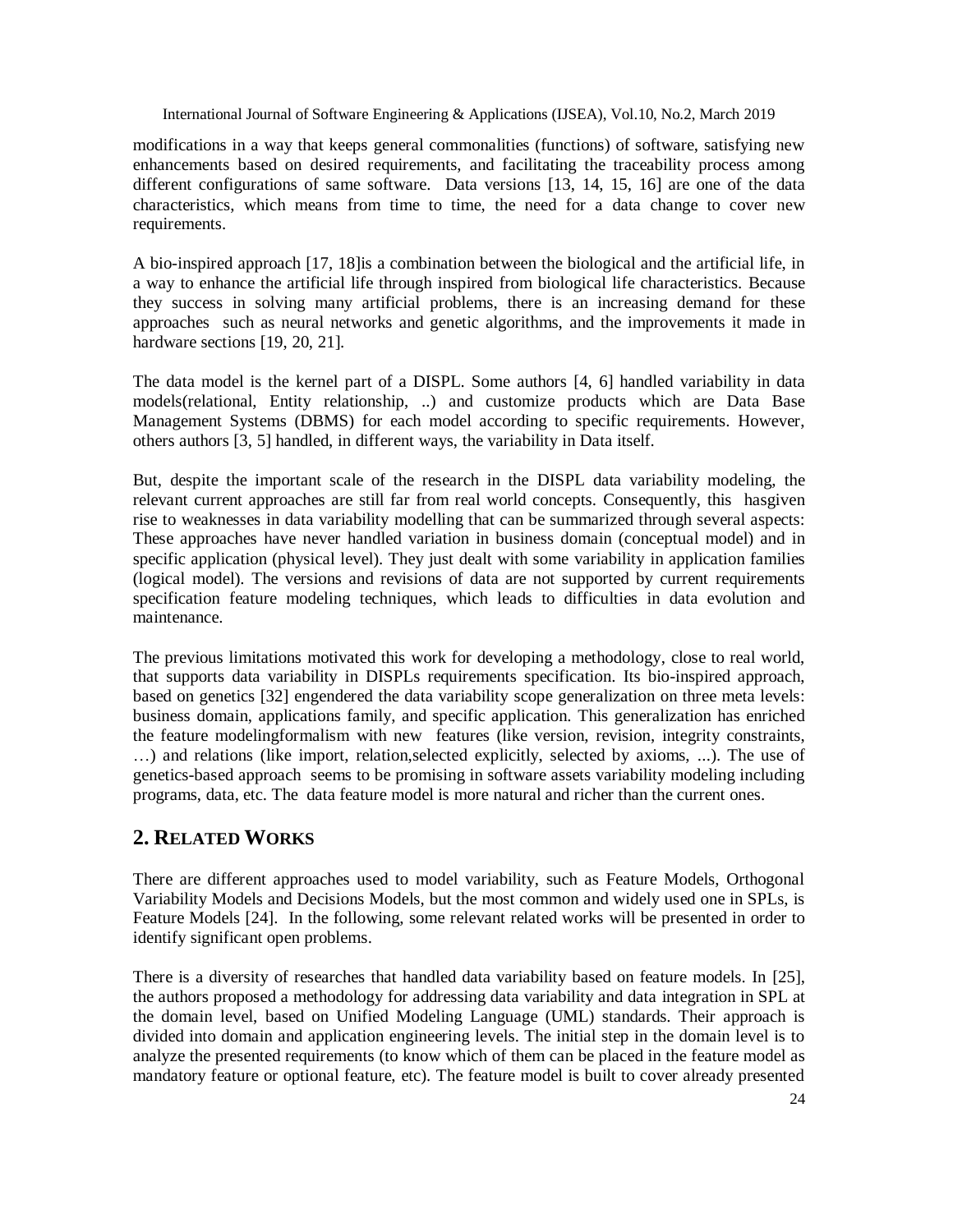requirements with respecting their constraints and dependencies.The application level is based on selecting the desired features form the general feature model to customize products based on customer needs. After that the data model instance is generated for presenting the data of specific configuration in a coherent way.

In [26], the authors proposed a variability modeling method for modeling variability of persistent data based on establishing variable data model that presents the variability in database objects (entities and attributes). This is achieved through the mapping process between persistency features and their data concepts. As result the real data model will created based on the desired features that customer had select.

Data aspect in software product lines was the focus in[3]. The authors proposed a technique based on two modules: one for presenting the features of product (core module) and the second one for presenting the features that customers want to have in their products (delta module). Different data configurations are generated through applying delta module on the core module as a modification process.

Khedri and Khosravi[5] have handled data variability in Multi Product Lines (MPL). They proposed a method for creating a universal feature model for MPL based on extracting features details from different SPL data models leading to variability.

Despite the important scale of the research in data variability modelling [3, 4, 5, 6, 27, 29, 30], the concepts of data version and revision have not been captured infeature models, which lead to complexity and problems in data maintenance. According to the current researches, the weakness of modeling data variability is obvious through several aspects.They have never modelled domain data requirement variability using feature model at the conceptual layer as well as logical layer. There is no flexible mechanism for handling data models modification that may occur during data life.The large gap between used concepts and real world leads to complexity of proposed methods and data variability maintenance. Consequently, the previous limitations motivated this research work.

## **3. A GENETICS-BASED REQUIREMENTS VARIABILITY SPECIFICATION IN DISPLS**

## **3.1 Supporting Example**

A data example that is used frequently in universities to describe Student and Course data will support the proposed requirements specification methodology. Using feature model, the Figure 1 shows three variations of the data Conceptual Models: Relational, Object-Oriented, and Entity Relationships. Only the Relational Conceptual Model is expended here. It presents the domain of the Student and Course data, consisting of St-Name, St-Avg, Course-Name, etc.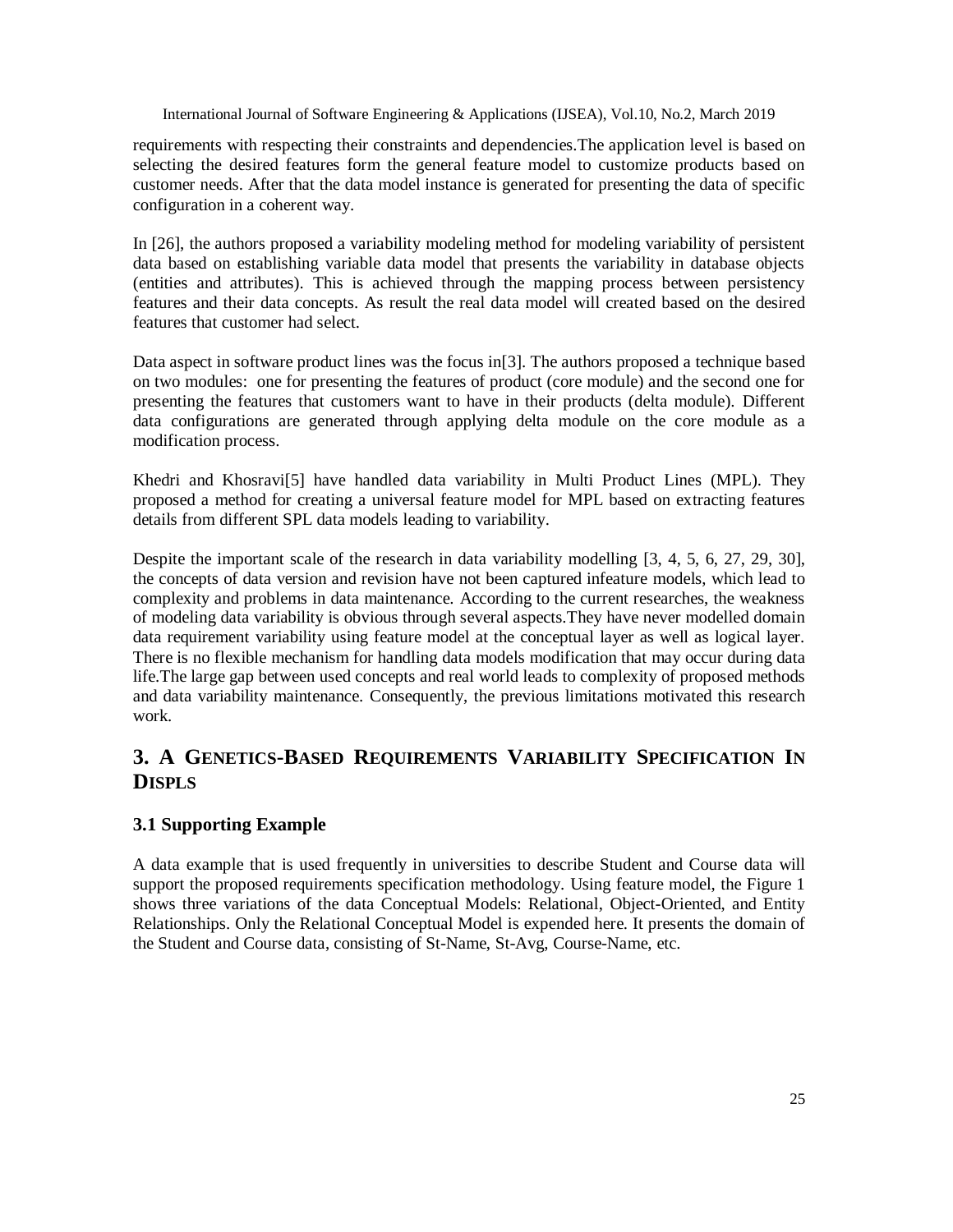



Figure 1: A Feature Model of Student and Course data.

#### **3.2 A Methodology For Requirements Variability Specification In Displs**

The proposed methodology uses feature modeling notations for requirements variability specification. It is shown in the Figure 2. It presents data feature met model with three sub meta models: Application Domain (Conceptual level, corresponding to genetics genome concept), Application Family (logical level, corresponding to genetics genotype concept), and Specific Application (physical level, corresponding to genetics phenotype concept).The starting is from the application domain variable requirements meta-model, then each application family variable and coherent meta-model will be derived, from the application domain meta-model, according to the application family variable requirements. At the end, specific application data model will be instantiated, from its family, according to its individual requirements. As a result any dataintensive application will be like a natural phenomenon.



Figure 2: A Bio-inspired methodology for data requirements variability specification with feature model formalism.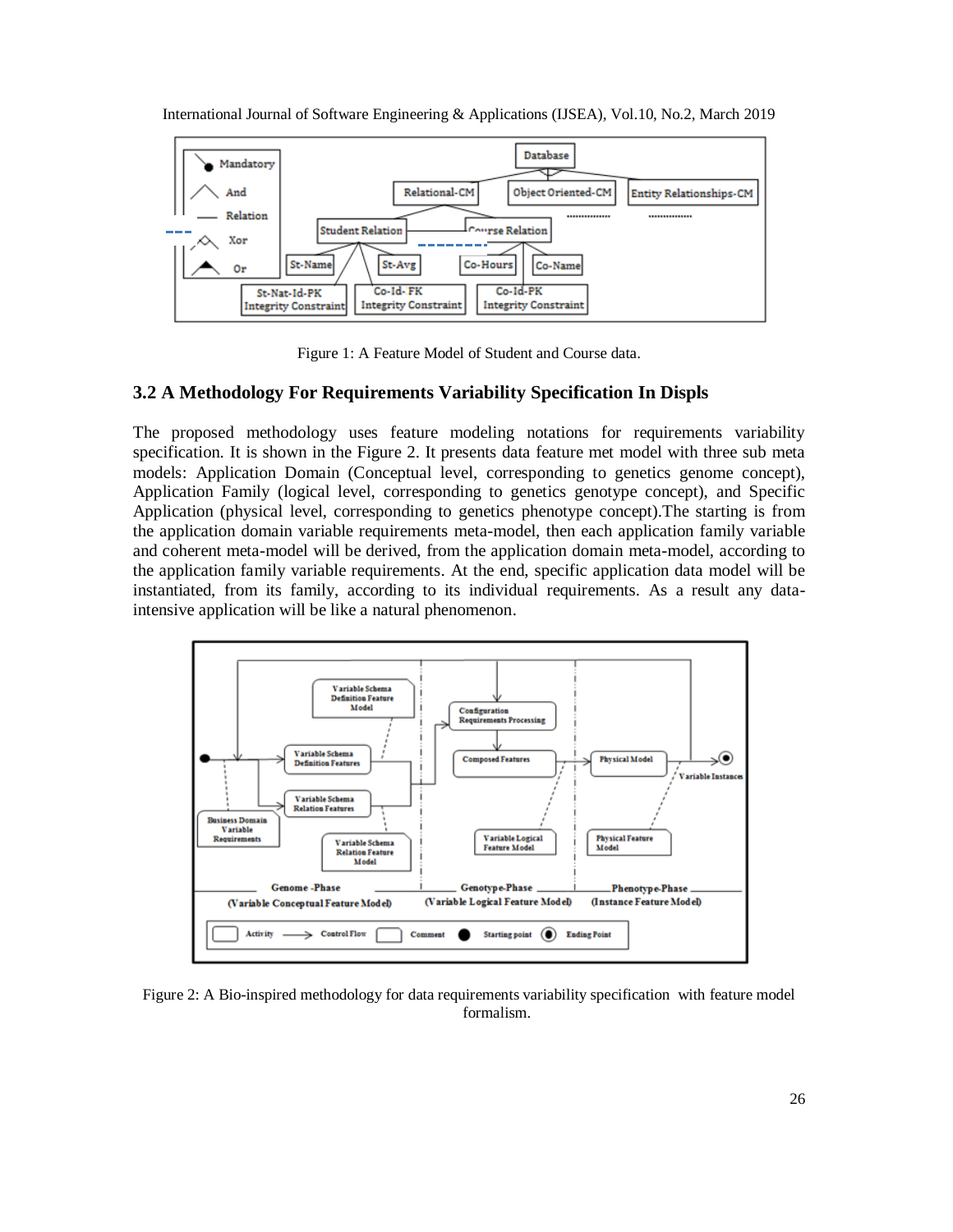The methodology is defined using UML notations Below, the methodology composing processes will be defined using EBNF notation [22] for presenting their structural aspects.

#### **a. Variable Data Feature meta Model (VDFM)**

The VDFM is composed of three sub models: Variable Conceptual Feature metaModel (VCFM), Variable Logical Feature meta Model (VLFM) and Variable Physical Feature Model (VPFM):

> *<VDFM> = "VDFM": <Variable Data Feature Model name >";"* <*VCFM*>*,*<*VLFM*>*,*<V*PFM*> *"end" "VDFM" < Variable Data Feature Model name>";"*

#### **b. Variable Conceptual Feature meta Model (VCFM)**

The VCFM deals with business domain (*like students management in any university*) variable requirements. It includes variable features that may be used to generate different logical met models according to the requirements of the application families. This meta model is composed of two sub meta models: Variable Schema Definition Feature meta Model (VSDFM) and Variable Schema Relation Feature meta Model (VSRFM):

> *<VCFM> = "VCFM": <Variable Conceptual Feature Model name >";" <VSDFM >, <VSRFM>*

> > *"end" "VCFM" < Variable Conceptual Feature Model name >";"*

*b1. The Variable Schema Definition Feature meta Model (VSDFM)*is created according to business domain variable requirements for describing the definition of schema as features (Figure 3):

*<VSDFM>= "VSDFM" : < variable schema definitions feature model name >";" (<Relation features >, <relations>) <sup>+</sup> ; "end" "VSDFM" < schema definitions feature model name >";"*

Relation features are used to present the relations between data.They are composed of version features and their relations to denote the variation between them:

*< Relation features > = "Relation" : <Relation features name>; (<Version features>, <relations>)<sup>+</sup> ;*

Version features (of a relation) are used to present the versions (alternatives variations) that may be created during data life and can have different names indicating their semantics. They are composed of revision features and their relations to denote the variation between them:

> *< Version features > = "Version" : <Version features name>; (<Revision features>, <relations>)<sup>+</sup> ;*

Revision features (of a version) are used to present the revisions for handling the modifications that may occur in one version through the evolution operations.They are composed of Field Definition and Integrity Constraint (IC) Definition features and their relations: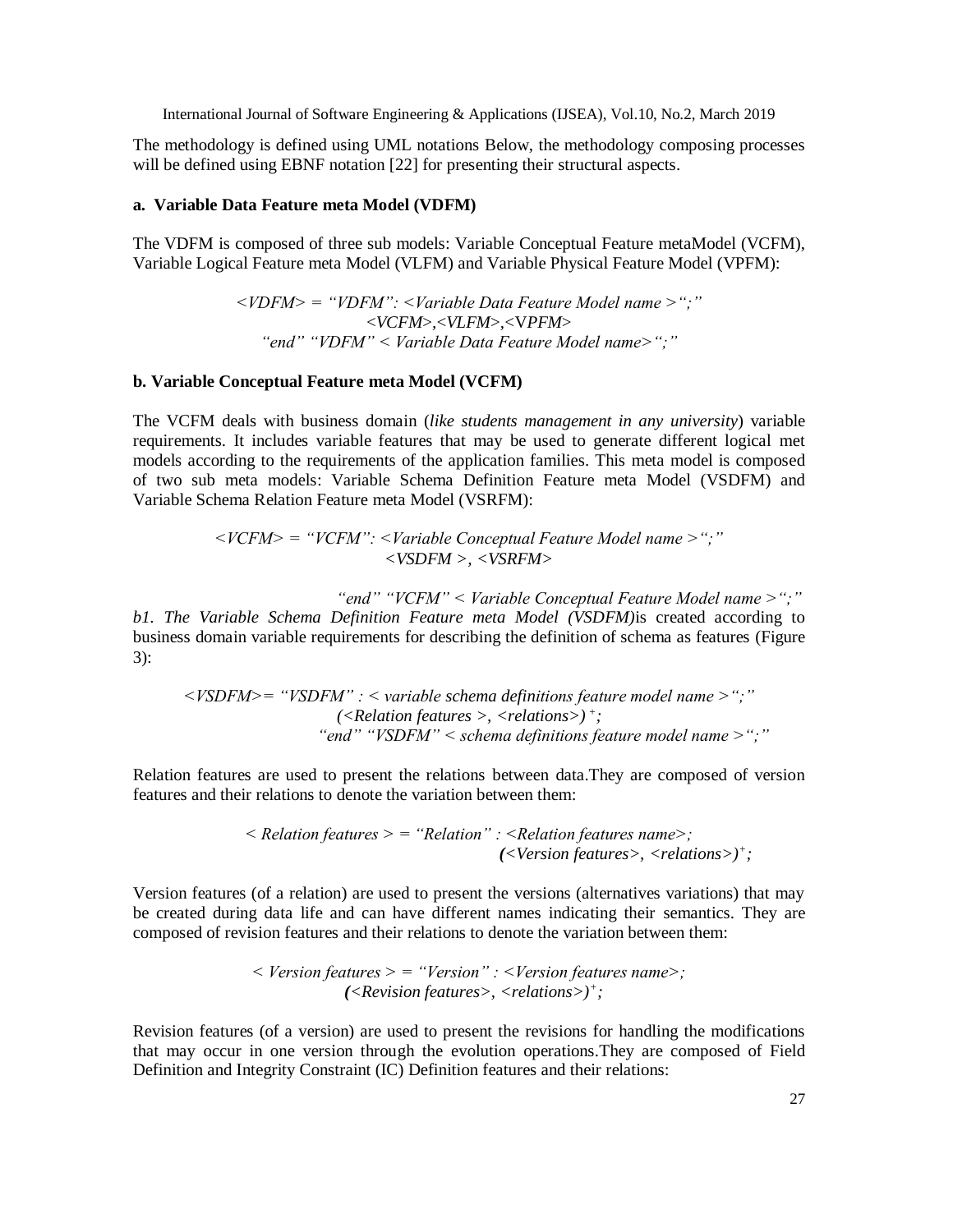$$
\langle\text{Revision features}\rangle = \text{``Revision''}: \langle\text{Revision features name}\rangle;
$$
\n
$$
(\langle\text{Field Definition features}\rangle, \langle\text{ICL Definition features}\rangle)\text{''};
$$
\n
$$
\langle\text{relations}\rangle\text{''};
$$

 *Field Definition features* are used to present the fields of schema of a data and through what evolution operation they are produced (Add field, Delete field, or Modify field)and their relations to denote the variation between them:

*< Field Definition features>="Field Definition" : < Field Definition features name>; (("Add field" (<attributes>, <relations>) <sup>+</sup> , ["Delete field" (<attributes>, <relations>) <sup>+</sup> ], ["Modify field" (<attributes>, <relations>) <sup>+</sup> ;*

*Add field feature, Delete field feature,* and *Modify field feature*are used to denote add, delete, and modify specified fields operations on data schema. *Attributes* formal definition will be presented once at the end of this section.

 *IC Definition features*are used to present the integrity constraints of schema and through what evolution operation they are produced (Add IC, Delete IC, or Modify IC)and their relations to denote the variation between them:

*< IC Definition features >="IC Definition" : < IC Definition features name>; (("Add IC" (<attributes>, <relations>) <sup>+</sup> , ["Delete IC" (<attributes>, <relations>) <sup>+</sup> ],*  $[$ "*Modify IC"* (<attributes>, <relations>)<sup>+</sup>)<sup>+</sup>, *<relations>) <sup>+</sup> ;*

*Add IC features, Delete IC feature, and Modify IC feature*are used to denote add, delete, and modify specified integrity constraints operations on data schema. Attributes are used to denote the name of fields and integrity constraints:*<attributes> = (<Attr\_name>:<Attr\_value>)<sup>+</sup> .* The relations formal definition (used in the above definitions) is specified by: *and | xor | or| mandatory| empty*

*b2. The Variable Schema Relation Feature meta Model (VSRFM)*is created according to domain variable requirements beside VSDFM. This feature met model deals with the relations that may occur between revisions in different versions (in one or more data relations). It's separated from VSDFM for understand ability purposes (Figure 4):

*<VSRFM>= "VSRFM": < Variable Schema Relation feature model name >";" (<Relation features>, <Relations>) <sup>+</sup> "end" "VSRFM" <Schema Relation feature model name >";"*

*Relation features* and *Relations* are defined previously. *Revision features* (composing the relation features) handle the relations that may occur between revisions in one or more data relations (Imply, Exclude, and Import):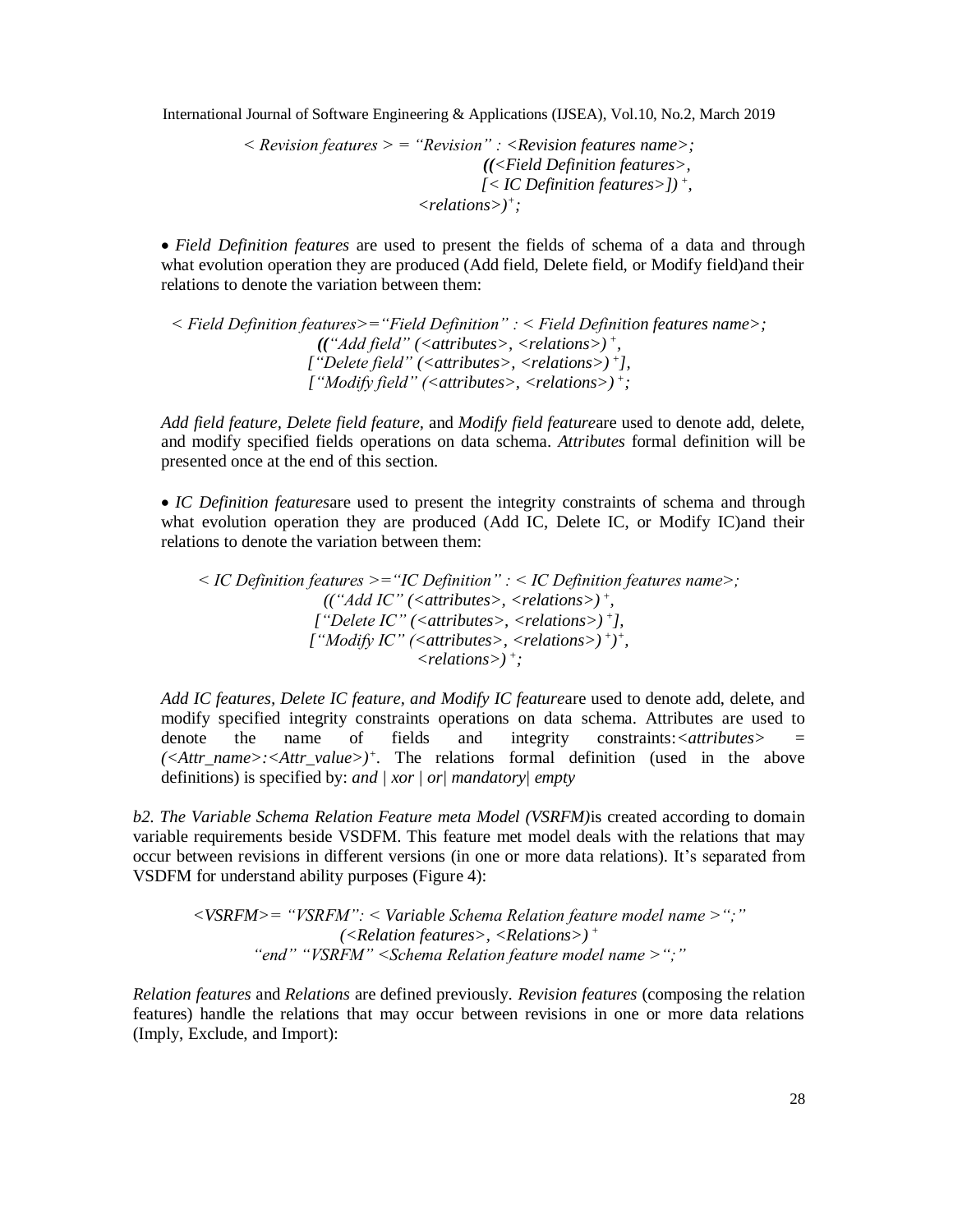*< Revision features >="Revision" : < Revision features name >; ((["Imply" (<attributes>, <relations>)<sup>+</sup> ], ["Exclude" (<attributes>, <relations>) <sup>+</sup> ], ["Import" (<attributes>, <relations>) <sup>+</sup> ])<sup>+</sup> , <Relations >)<sup>+</sup> ;*

A feature F1 *implies* a feature F2 if a revision holding F1 must hold F2 too. A feature F1 *excludes* a feature F2 if a revision holding F1 must not hold F2.A feature F1 *imports* a feature F2 if a revision1 needs feature from revision2.



Figure 3: Variable Schema Definition Feature meta Model of Student data.

#### **c. Variable Logical Feature meta Model (VLFM)**

Each applications family (*like students registration in any university*) requires a coherent and meaningful subset of features selected from the previous VCFM (*i.e. Students management in any university*). This subset is called a conceptual model configuration or simply a logical model. It is composed by selecting needed features and/or rejecting unwanted ones:

*<VLFM>= "VLFM": < Variable Logical feature model name >";" (<Application Family needs features>)<sup>+</sup> ; //In data versions conforming to feature relationships [("VersionLM" : <VersionLM features name>, <relations>)\* ]; //New versions may be created [("Revision LM" : <Revision LM features name>, <relations>)\* ]; //New revisions may be created "end" "VLFM" <Variable Logical feature model name >";"*

Version features are used to define the versions of logical models that might be created during database life and according to the applications family needs. Revision features are used to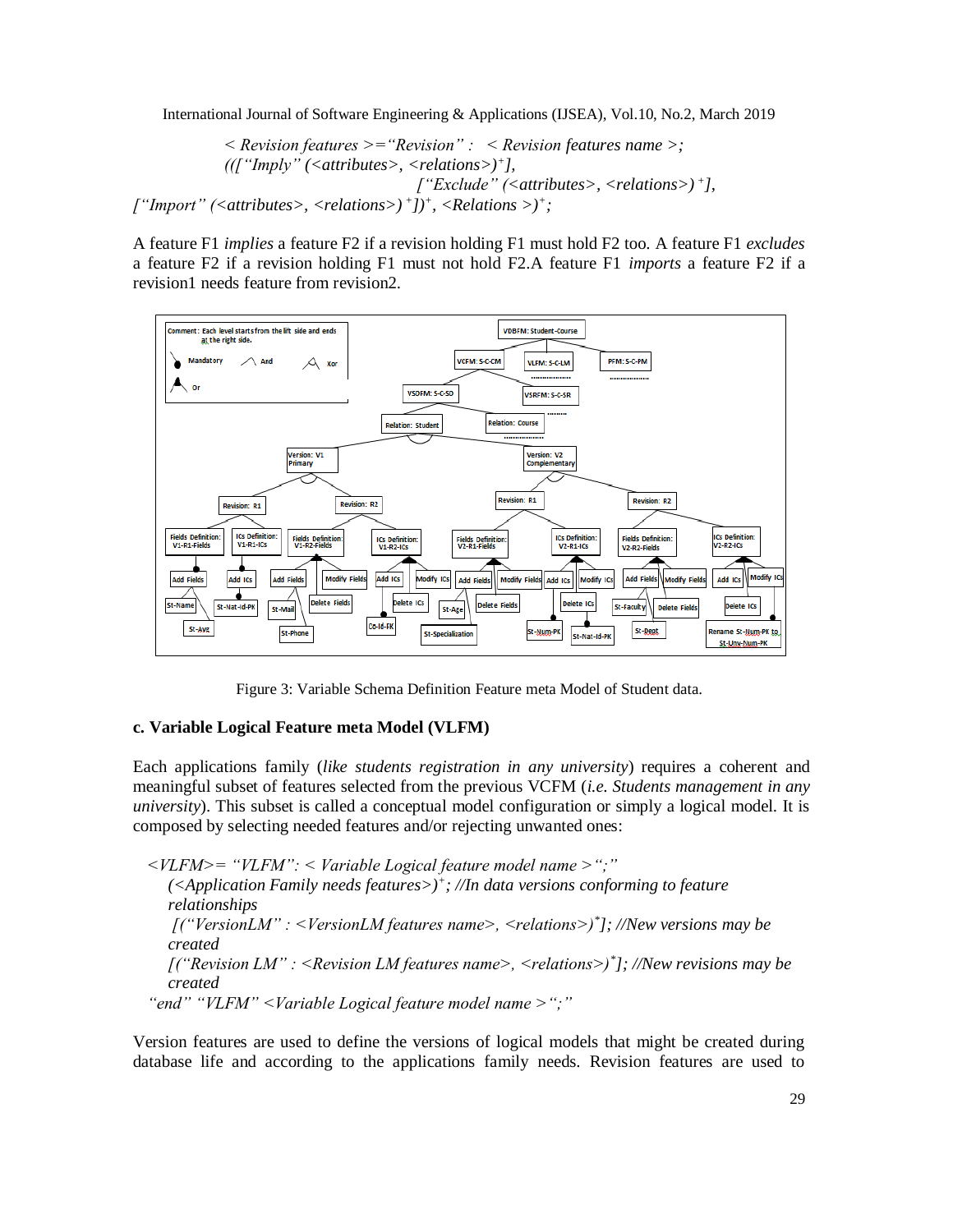represent the revisions of logical models for handling the modifications that may occur in one logical model version. Application family needed features are used to fix applications family requirements according to the VCFM. These features are composed in a coherent way:*< Application family needs features > = <VCFM name>:(<feature>,<feature>)<sup>+</sup> .*The application family needs lead to select features through select explicitly relation. The implicitly selected features (selected by VSRFM relations), required by an applications family, are gathered from the VSDFM features according to VSRFM features in a coherent way.*Relations* are used to deal with variation of features: $\langle$ *relations* $\rangle$  = and | xor | or| mandatory. The figure 5 shows a VLFM generated by the following family selection program:

*VLFMStV1-CsV2 { //Application family needs. Input VCFM. Output VLFM S-C-SD: Student>V1-primary, Course>V2 //selected features // The obtained VLFM will be coherent with feature relationships: imply, exclude, etc. }*



Figure 4: Variable Schema Relation Feature metaModel of Student and Course data.

#### **d. Instance ture Model (IFM)**

Each specific application (*like students registration at Philadelphia University*) requires a coherent and meaningful subset of features selected from the previous VLFM (*i.e. Students registration in any university*). This subset is called an application instance model or a physical model. It is composed by selecting needed features and/or rejecting unwanted ones:

*<IVFM>= "IVFM":<Instance variable feature model name >";" .(<Application needs features>)<sup>+</sup> ; //In data revisions conforming to feature relationships [("Revision IVM" : <Revision IVM features name>, <relations>)\* ]; //New revisions may be created*

*"end" "IVFM" <Variable Logical feature model name >";"*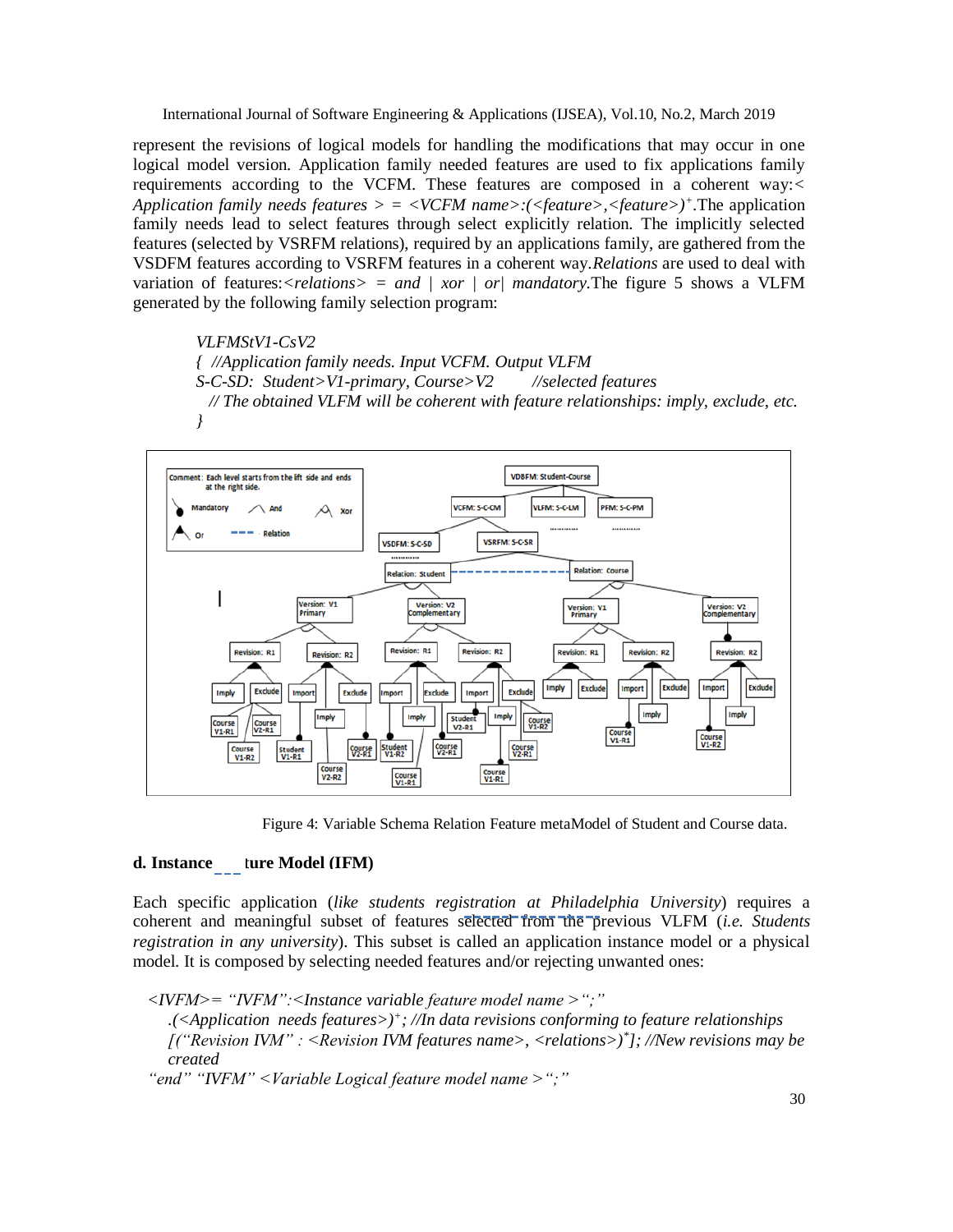Revision features are used to represent the revisions of instance models for handling the modifications that may occur in one instance model. Application needs features are used to fixer specific application needs according to the VLFM. These features are composed in a coherent way: *Application needs features > = (<feature>,<feature>)<sup>+</sup> .* The figure 6 shows a VIFM generated by the following application instance selection program:

*VIFM StV1R2-CsV2R2 { //An Application needs. Input VLFM. Output VIFM StV1-CsV2: Student>V1-primary>R2; // the feature Course>V2>R2 will be selected //automatically (implied by Student>V1 primary>R2. }*

#### **e. Instance Data schema (IDS)**

Each VIFM (*like students registration at Philadelphia University*) might be used to generate specific application data schema (*i.e. Students registration at Philadelphia University data schema*). This schema defines the real data requirements specification model for that application.



Figure 5: *VLFM StV1-CsV2*

The figure 7 shows a IDS generated by the following application instance selection program:

*IDS StV1R2-CsV2R2 { // Input VIFM. Output IDBS StV1R2-CsV2R2: Student>V1-primary>R2, Course>V2>R2. //selected features. // When an IDS evolves with revisions, new schemas may be generated accordingly. }*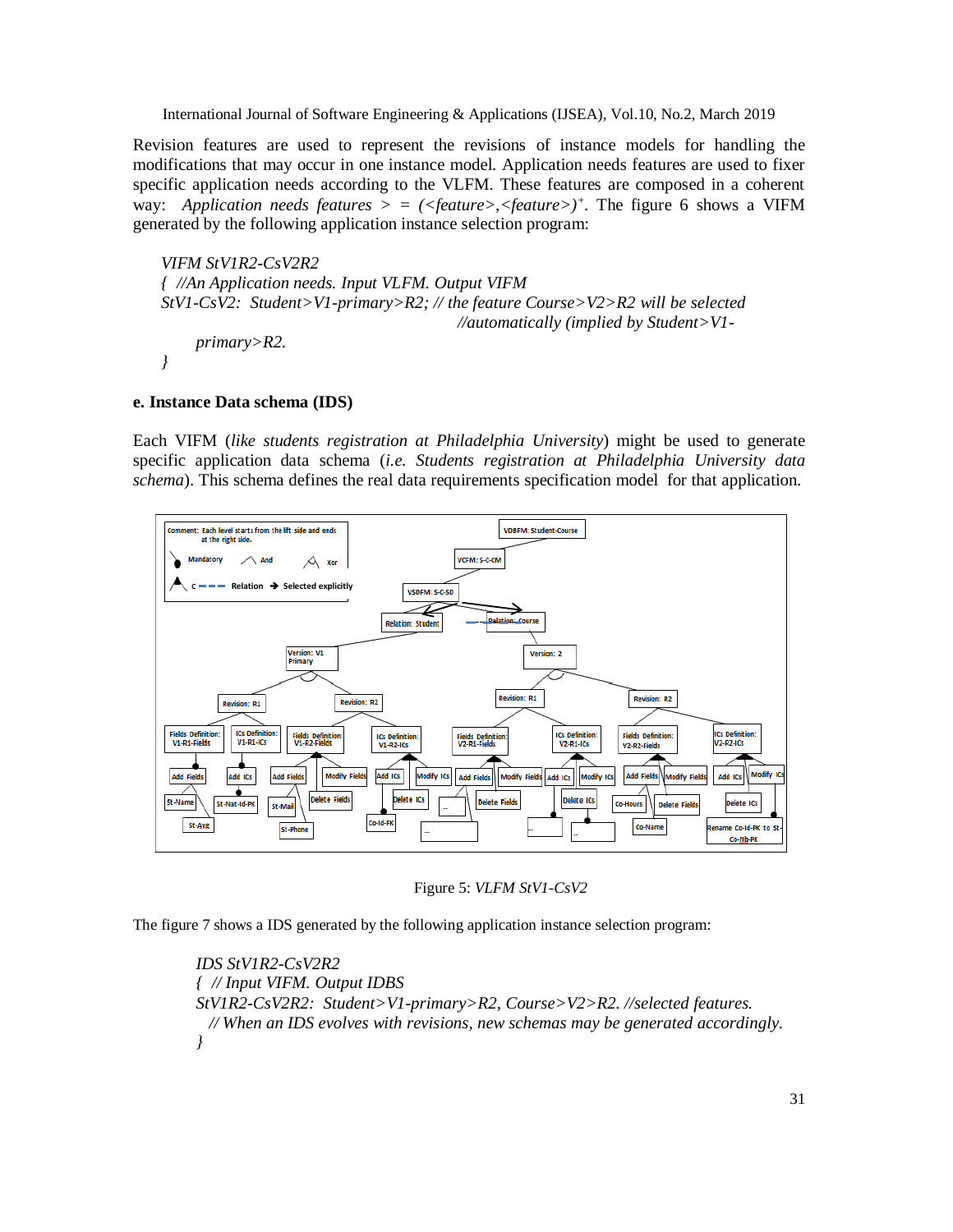

Figure 6: *VIFM StV1R2-CsV2R2*

*Student (St-Name string, St-Avg float, St-mail string , St-Pone number, St-Nat-Id-Pk constrain, Co-Id-Fk constraint) Course (Co-Name string, Co-Hour string, Co-Nb-Pk constraint)*



## **4. CONCLUSION**

This approach is recommended to be used in any variable data requirements specification area for data intensive software, like software product lines, multiple software product lines, and data intensive product lines.A comparison between the proposed requirements specification methodology (for data variable requirements),with its new concepts, and the others similar works with their traditional concepts was achieved according the following common criteria: (1) real world concepts based, (2) Broad Variability meta modeling, (3) version and revision based, (4) Feature model enhancement, (5) Application data schema based on specific needs, and (6) data maintenance decreased efforts.All the above studied similar works support the criteria 5 and 6, but, they are not dealing with the first four ones. However, the proposed approach covers all of them.

Based on the study, previously presented in this work,of data variability in DISPLs requirements specification, several insufficiencies were identified in current approaches. They are mainly due the large gap separating them from the real world. This leaded to weaknesses in their methodologies as well as in their supporting methods: poor variability meta modeling specification and relatively poor supporting methods.

In this work, a close to real world methodology(based on genetics) has leaded to enhancing the above insufficiencies:(1) Data requirements variability specification with meaningful and complete meta modeling levels and (2) supporting methods enrichment like feature modeling extension, variability enrichment with version and revision techniques, and automatic specific application data requirements generation. These enhancements facilitate the data requirements evolution and allow tracking and reversing the requirements evolution of data. The variability of the data requirements definition was completely presented through variability of fields and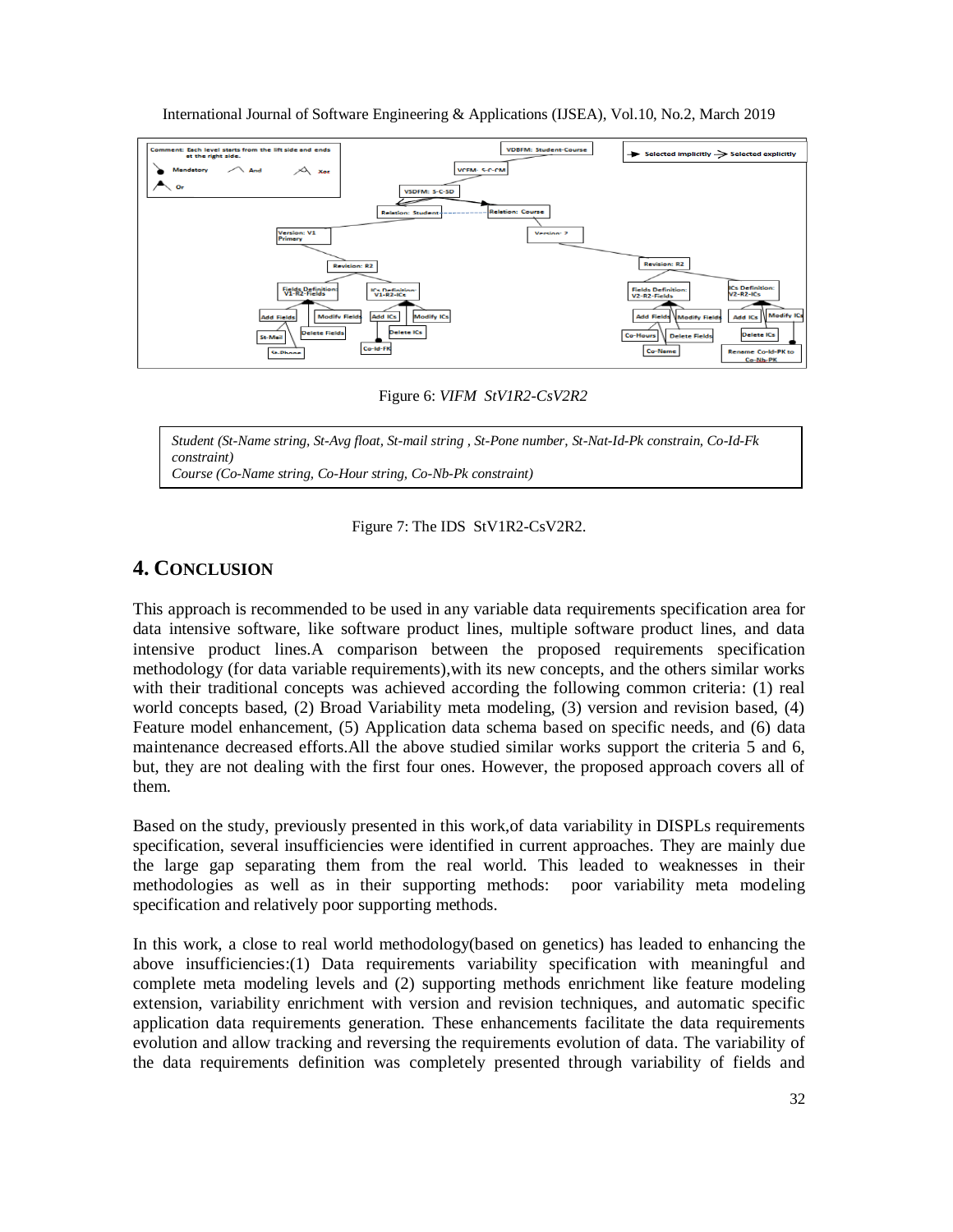integrity constraints in a uniform way. When an application family selects the desired requirements features, it will keep them in a coherent way, due to the relations that reflect consistency between versions and revisions. The automatic business domain requirements translation into a VCFM, the integration of the data modeling variability (like relational, objectoriented, Object-relational, …), the variability of specific application data requirements, the continuous data variability requirements engineering, the variable data requirements reverse engineering, and the evolution of applications programs accompanying the evolution of their data requirements are real challenges.

#### **REFERNCES**

- [1] F. Schwägerl and B. Westfechtel, (2017). Perspectives on combining model-driven engineering, software product line engineering, and version control, Proceedings of the Eleventh International Workshop on Variability Modelling of Software-intensive Systems, ACM, 76-83
- [2] [J. Font,](http://dblp.uni-trier.de/pers/hd/f/Font:Jaime) [L. Arcega,](http://dblp.uni-trier.de/pers/hd/a/Arcega:Lorena) [Ø. Haugen,](http://dblp.uni-trier.de/pers/hd/h/Haugen:=Oslash=ystein) [C. Cetina,](http://dblp.uni-trier.de/pers/hd/c/Cetina:Carlos) (2017). Leveraging variability modeling to address metamodel revisions in Model-based Software Product Line[s.Computer Languages, Systems & Structures](http://dblp.uni-trier.de/db/journals/cl/cl48.html#FontAHC17)  [48:](http://dblp.uni-trier.de/db/journals/cl/cl48.html#FontAHC17) 20-38
- [3] N. Khedri and R.Khsoravi, (2013).Handling database schema variability in software product lines, 20th Asia-Pacific Software Engineering Conference (APSEC), IEEE Computer Society, Washington, pp. 331-338.
- [4] N. [Khedri, R](https://www.scopus.com/authid/detail.uri?origin=resultslist&authorId=56717743900&zone=)[. Khosravi, \(2016\).Incremental variability management in conceptual data models of](https://www.scopus.com/authid/detail.uri?origin=resultslist&authorId=56265703900&zone=)  [software product lines](https://www.scopus.com/record/display.uri?eid=2-s2.0-84974687869&origin=resultslist&sort=r-f&src=s&st1=Data+variability+modeling&nlo=&nlr=&nls=&sid=8A580369910C7F3A9DE6C9C9E99E082F.wsnAw8kcdt7IPYLO0V48gA%3a200&sot=b&sdt=cl&cluster=scopubyr%2c%222017%22%2ct%2c%222016%22%2ct%2bscosubjabbr%2c%22COMP%22%2ct&sl=40&s=TITLE-ABS-KEY%28Data+variability+modeling%29&relpos=0&citeCnt=0&searchTerm=) Proceedings - Asia-Pacific Software Engineering Conference, APSEC 2016, pp. 222-229
- [5] N. Khedri and R.Khsoravi, (2015). Towards Managing Data Variability in Multi Product Lines, 3rd International Conference on Model-Driven Engineering and Software Development, SCITEPRESS - Science and Technology Publications, Lda, Angers, pp. 1-8.
- [6] S. Bouarar, J.Stéphane , and S.Norbert, (2015). SPL Driven Approach for Variability in Database Design, Proceedings of the 5th International Conference on Model and Data Engineering, Springer International Publishing, New York, pp. 332-342.
- [7] M. La Rosa, W. [van der Aalst, M](http://eprints.qut.edu.au/view/person/van_der_Aalst,_Wil.html).Dumas, F.Milani, (2016) Business process variability modeling : A survey. *ACM Computing Surveys*. (In Press)
- [8] E. M. [Sanfilippo, S](https://www.scopus.com/authid/detail.uri?origin=resultslist&authorId=55613409400&zone=)[.Borgo,](https://www.scopus.com/authid/detail.uri?origin=resultslist&authorId=22333522400&zone=) (2016[\).What are features? An ontology-based review of the](https://www.scopus.com/record/display.uri?eid=2-s2.0-84992505842&origin=resultslist&sort=r-f&src=s&st1=feature+model+review&nlo=&nlr=&nls=&sid=03E67368B6B62E3C1561CB2B926755E0.wsnAw8kcdt7IPYLO0V48gA%3a90&sot=b&sdt=cl&cluster=scopubyr%2c%222017%22%2ct%2c%222016%22%2ct%2bscosubjabbr%2c%22COMP%22%2ct&sl=35&s=TITLE-ABS-KEY%28feature+model+review%29&relpos=6&citeCnt=0&searchTerm=)  [literature](https://www.scopus.com/record/display.uri?eid=2-s2.0-84992505842&origin=resultslist&sort=r-f&src=s&st1=feature+model+review&nlo=&nlr=&nls=&sid=03E67368B6B62E3C1561CB2B926755E0.wsnAw8kcdt7IPYLO0V48gA%3a90&sot=b&sdt=cl&cluster=scopubyr%2c%222017%22%2ct%2c%222016%22%2ct%2bscosubjabbr%2c%22COMP%22%2ct&sl=35&s=TITLE-ABS-KEY%28feature+model+review%29&relpos=6&citeCnt=0&searchTerm=)[.CAD Computer Aided Design](https://www.scopus.com/sourceid/18145?origin=resultslist) 80, pp. 9-18
- [9] S. Ibraheem and S. Ghoul, (2017). Software Evolution: A Features Variability Modeling Approach, Journal of Software Engineering, vol. 10, no. 4, pp. 2-10.
- [10] W. J. Yu, H.Y. [Zhao, ,](https://www.scopus.com/authid/detail.uri?origin=resultslist&authorId=56517232800&zone=) W. [Zhang, ,](https://www.scopus.com/authid/detail.uri?origin=resultslist&authorId=56760589600&zone=) Z. Jin, (2016). [A survey of the feature model based approaches to](https://www.scopus.com/record/display.uri?eid=2-s2.0-84975679530&origin=resultslist&sort=r-f&src=s&st1=feature+model+survey&nlo=&nlr=&nls=&sid=03E67368B6B62E3C1561CB2B926755E0.wsnAw8kcdt7IPYLO0V48gA%3a320&sot=b&sdt=cl&cluster=scopubyr%2c%222016%22%2ct%2bscosubjabbr%2c%22COMP%22%2ct&sl=35&s=TITLE-ABS-KEY%28feature+model+survey%29&relpos=1&citeCnt=0&searchTerm=)  [automated product derivation.](https://www.scopus.com/record/display.uri?eid=2-s2.0-84975679530&origin=resultslist&sort=r-f&src=s&st1=feature+model+survey&nlo=&nlr=&nls=&sid=03E67368B6B62E3C1561CB2B926755E0.wsnAw8kcdt7IPYLO0V48gA%3a320&sot=b&sdt=cl&cluster=scopubyr%2c%222016%22%2ct%2bscosubjabbr%2c%22COMP%22%2ct&sl=35&s=TITLE-ABS-KEY%28feature+model+survey%29&relpos=1&citeCnt=0&searchTerm=) [Journal of Software](https://www.scopus.com/sourceid/19913?origin=resultslist) 27(1), pp. 26-44
- [11] A. Rana, S.P.Singh, R.Soni, and A.Jolly , (2015). Incremental Software Version Release Planning For Adaptive Maintenance, International Journal of Software Engineering and Its Applications, vol. 9, no. 8, pp. 217-228.
- [12] X. Cheng, L. Peng, L. [Jiang, L.,](https://www.scopus.com/authid/detail.uri?origin=resultslist&authorId=55473381400&zone=) J. Zhao, (2016). [Mining revision histories to detect cross-language](https://www.scopus.com/record/display.uri?eid=2-s2.0-84989187430&origin=resultslist&sort=r-f&src=s&st1=Software+revision&nlo=&nlr=&nls=&sid=DF4F622875AB49CA9DB441D0BE8EF53E.wsnAw8kcdt7IPYLO0V48gA%3a370&sot=b&sdt=cl&cluster=scopubyr%2c%222017%22%2ct%2c%222016%22%2ct%2bscosubjabbr%2c%22COMP%22%2ct&sl=32&s=TITLE-ABS-KEY%28Software+revision%29&relpos=4&citeCnt=1&searchTerm=)  [clones without intermediates](https://www.scopus.com/record/display.uri?eid=2-s2.0-84989187430&origin=resultslist&sort=r-f&src=s&st1=Software+revision&nlo=&nlr=&nls=&sid=DF4F622875AB49CA9DB441D0BE8EF53E.wsnAw8kcdt7IPYLO0V48gA%3a370&sot=b&sdt=cl&cluster=scopubyr%2c%222017%22%2ct%2c%222016%22%2ct%2bscosubjabbr%2c%22COMP%22%2ct&sl=32&s=TITLE-ABS-KEY%28Software+revision%29&relpos=4&citeCnt=1&searchTerm=) ASE 2016 - Proceedings of the 31st IEEE/ACM International Conference on Automated Software Engineering. pp. 696-701